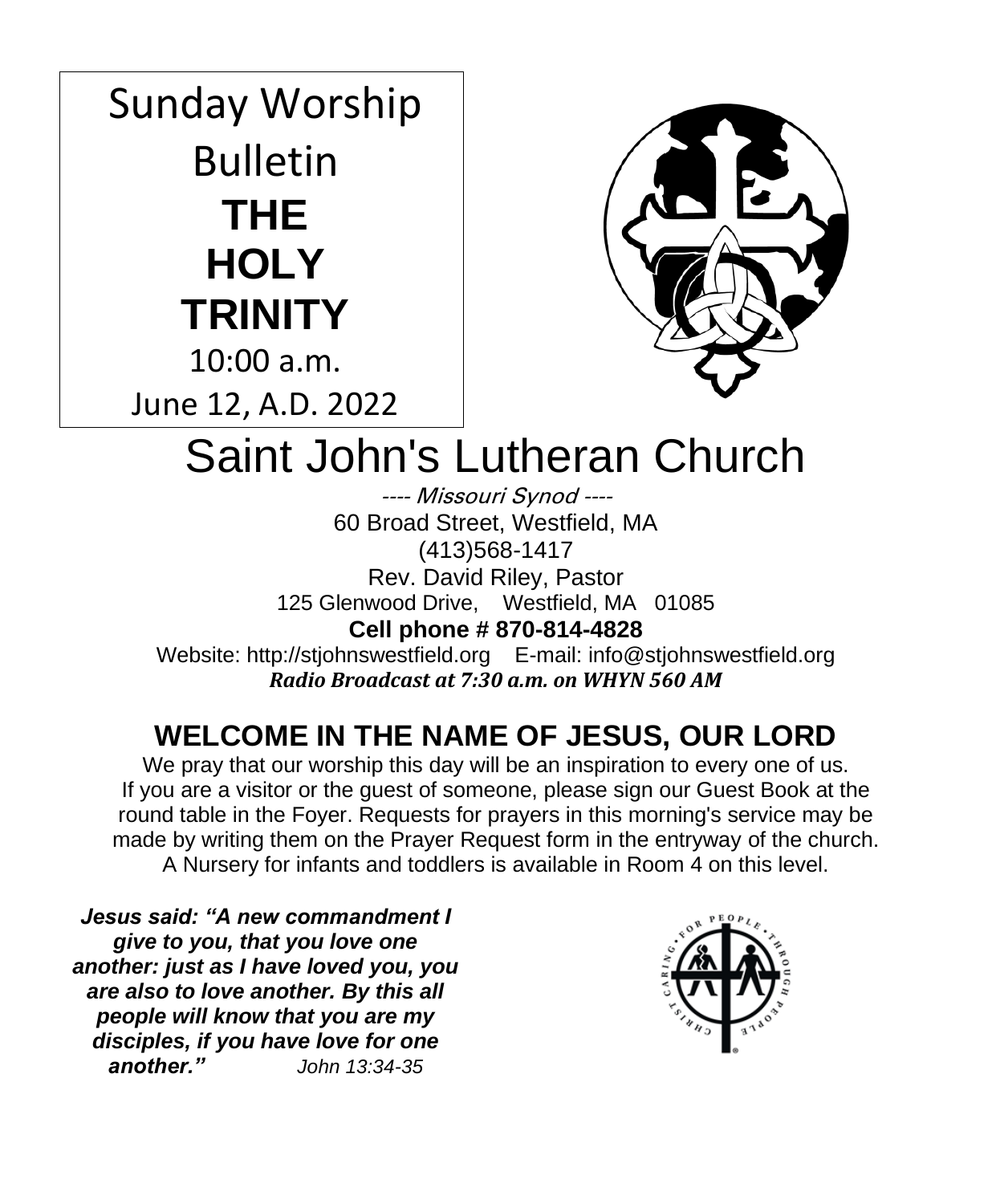# **The Order of Morning Worship**

**AS WE GATHER:** Trinity Sunday is set aside for us to assent to the witness of Scripture about the nature of God. We mere creatures cannot say that we understand the divine nature, but we can at least use the human words to which God limited Himself as He revealed what we need to know. All three persons of the Trinity work as one, although we recognize the Father as Creator, the Son as Savior, and the Holy Spirit as Sanctifier. We join the rest of creation in praising His great name, as we speak of our being made, saved from our sins, and given faith to trust our incredible God.

 OPENING HYMN **507:** *"Holy, Holy, Holy"*  $1$  Ho - ly,  $1<sub>v</sub>!$ Lord God  $Al - might - y!$  $ho - ly$ , ho  $\blacksquare$  $2$  Ho -  $1y$ ,  $ho - iy$ ,  $1v!$ All the saints a - dore Thee. ho  $\overline{a}$  $3$  Ho - ly,  $ho - ly$ , ly! Though the dark-ness hide ho Thee.  $4$  Ho - ly,  $ho - ly$ , ho  $\overline{a}$ lv! Lord God  $Al - might - y!$ ing our song shall rise to Thee; Ear - $1v$  $in$ the morn -Cast - ing down their gold - en crowns  $a$ -round the glass -  $y$ sea; Though the eye of sin - ful man Thy glo - ry may not see, All Thy works shall praise Thy name in earth and sky and sea.  $ci$  - ful and might -  $v!$  $Ho - ly$ , ho - ly, ho  $\sim$  $\mathbf{I}$   $\mathbf{V}$ , mer  $\sim$ Cher -  $u$  -  $b$ im and Thee.  $ser - a$ -phim fall - ing down be - fore On - ly Thou art ho  $-$  ly; there is none be - side Thee.  $Ho - ly$ ,  $ho - ly$ , ho  $\overline{\phantom{a}}$ ly, mer - ci - ful and might - y! per -God in three sons, bless - ed Trin  $i - tv!$ Which wert and art and ev - er - more shalt be. Per fect  $in$ pow'r,  $in$ love, and pu  $\vec{n}$  - ty. God in three per sons, bless - ed Trin -  $i - ty!$ 

- INVOCATION, CONFESSION, and ABSOLUTION
- L: In the name of the Father and of the Son and of the Holy Spirit.
- **C: Amen.**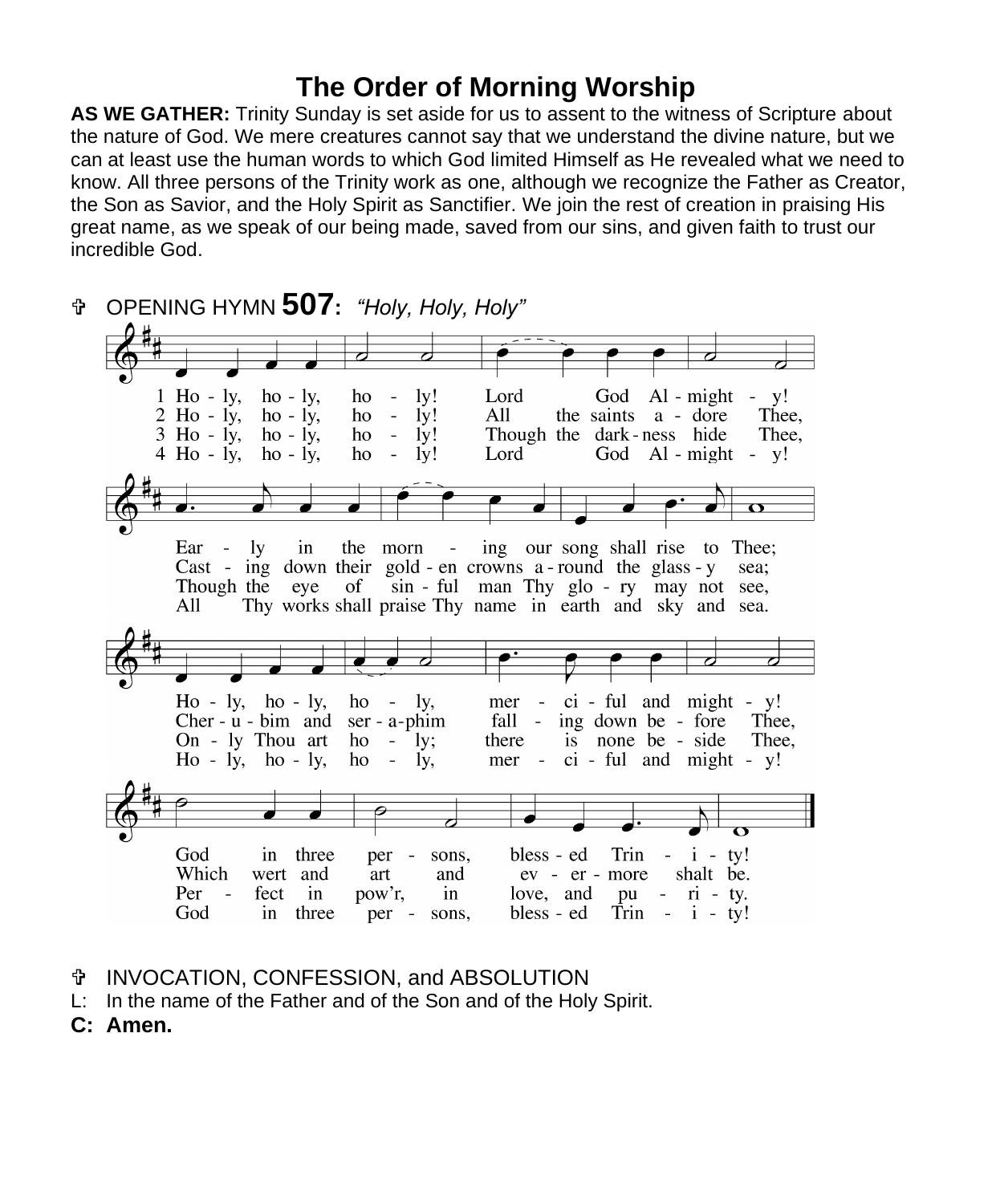- L: Beloved in the Lord! Let us draw near with a true heart and confess our sins unto God our Father, beseeching Him in the name of our Lord Jesus Christ to grant us forgiveness. Our help is in the name of the Lord,
- **C: who made heaven and earth.**
- L: I said, I will confess my transgressions unto the Lord,
- **C: and You forgave the iniquity of my sin.**
- L: O almighty God, merciful Father,
- **C: I, a poor, miserable sinner, confess unto You all my sins and iniquities with which I have ever offended You and justly deserved Your temporal and eternal punishment. But I am heartily sorry for them and sincerely repent of them, and I pray You of Your boundless mercy and for the sake of the holy, innocent, bitter sufferings and death of Your beloved Son, Jesus Christ, to be gracious and merciful to me, a poor, sinful being.**
- L: Almighty God, our heavenly Father, has had mercy upon us and has given His only Son to die for us and for His sake forgives us all our sins. To those who believe on His name He gives power to become the children of God and has promised them His Holy Spirit. He that believes and is baptized shall be saved. Grant this, Lord, unto us all.
- **C: Amen.**

### THE ATHANASIAN CREED, Part 1

(*Early in the fourth century, a north African pastor named Arius began teaching that Jesus Christ was not truly God. The Church responded decisively in AD 325 with a statement of faith (The Nicene Creed), which confessed that Jesus is, in fact, true God. Toward the end of the fifth century, another creed was written that delved further into the mystery of the Holy Trinity. Though attributed to Athanasius, a fourth-century opponent of Arius, this anonymous creed clearly came at a later stage in the debate.*

*The Athanasian Creed declares that its teachings concerning the Holy Trinity and our Lord's*  incarnation are "the catholic faith." In other words, this is what the true Church of all times and all *places has confessed. More than fifteen centuries later, the Christian Church continues to confess this truth, confident that the triune God, Father, Son, and Holy Spirit, has given Himself for our salvation.*)

- L: Whoever will be saved shall, above all else, hold the catholic faith.
- **C: Which faith, except everyone keeps whole and undefiled, without doubt he will perish eternally.**
- L: And the catholic faith is this:
- **C: that we worship one God in Trinity and Trinity in Unity, neither confusing the persons nor dividing the substance.**
- L: For the Father is one person, the Son is another, and the Holy Spirit is another.
- **C: But the Godhead of the Father, of the Son, and of the Holy Spirit is all one: the glory equal, the majesty coeternal.**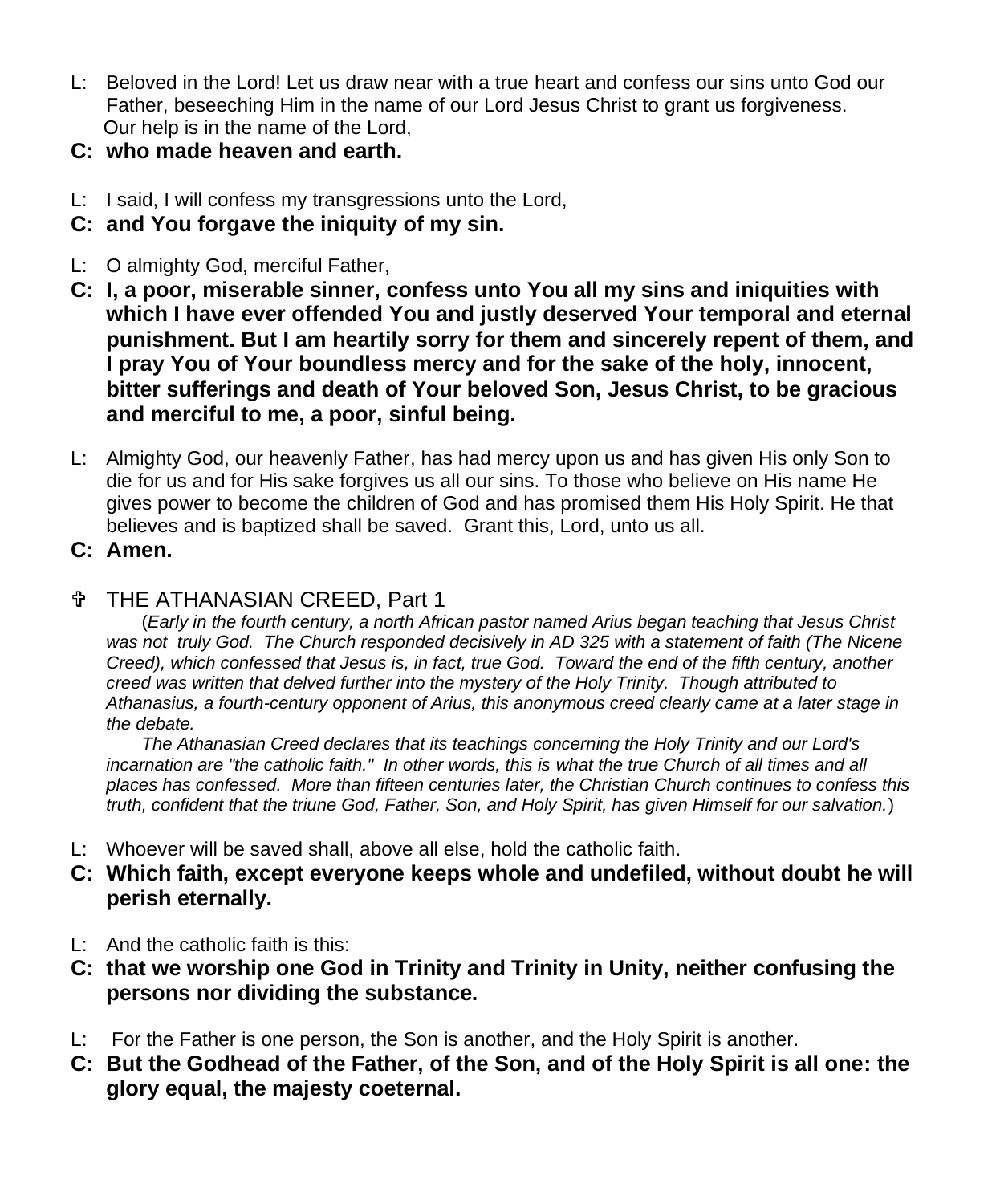- L: Such as the Father is, such is the Son, and such is the Holy Spirit.
- **C: The Father uncreated, the Son uncreated, and the Holy Spirit uncreated.**
- L: The Father infinite, the Son infinite, and the Holy Spirit infinite.
- **C: The Father eternal, the Son eternal, and the Holy Spirit eternal.**
- L: And yet there are not three Eternals, but one Eternal.
- **C: As there are not three Uncreated or three Infinites, but one Uncreated and one Infinite.**
- L: In the same way, the Father is almighty, the Son almighty, and the Holy Spirit almighty;
- **C: And yet there are not three Almighties, but One Almighty.**
- L: So the Father is God, the Son is God, and the Holy Spirit is God.
- **C: And yet They are not three Gods but One God.**
- COLLECT of the DAY
- L: Let us pray. Almighty and everlasting God, You have given us grace to acknowledge the glory of the eternal Trinity by the confession of a true faith and to worship the Unity in the power of the Divine Majesty. Keep us steadfast in this faith and defend us from all adversities; for You, O Father, Son, and Holy Spirit, live and reign, one God, now and forever.
- **C: Amen.**

# *(Be Seated)*

OLD TESTAMENT: Proverbs 8:1–4, 22–31

*(Wisdom personified recalls creation and God's delighting in humanity.)*

Does not wisdom call? Does not understanding raise her voice?

On the heights beside the way, at the crossroads she takes her stand; beside the gates in front of the town, at the entrance of the portals she cries aloud: "To you, O men, I call, and my cry is to the children of man.

"The Lord possessed me at the beginning of his work, the first of his acts of old. Ages ago I was set up, at the first, before the beginning of the earth. When there were no depths I was brought forth, when there were no springs abounding with water. Before the mountains had been shaped, before the hills, I was brought forth, before he had made the earth with its fields, or the first of the dust of the world. When he established the heavens, I was there; when he drew a circle on the face of the deep, when he made firm the skies above, when he established the fountains of the deep, when he assigned to the sea its limit, so that the waters might not transgress his command, when he marked out the foundations of the earth, then I was beside him, like a master workman, and I was daily his delight, rejoicing before him always, rejoicing in his inhabited world and delighting in the children of man.

- R: This is the Word of the Lord.
- **C: Thanks be to God.**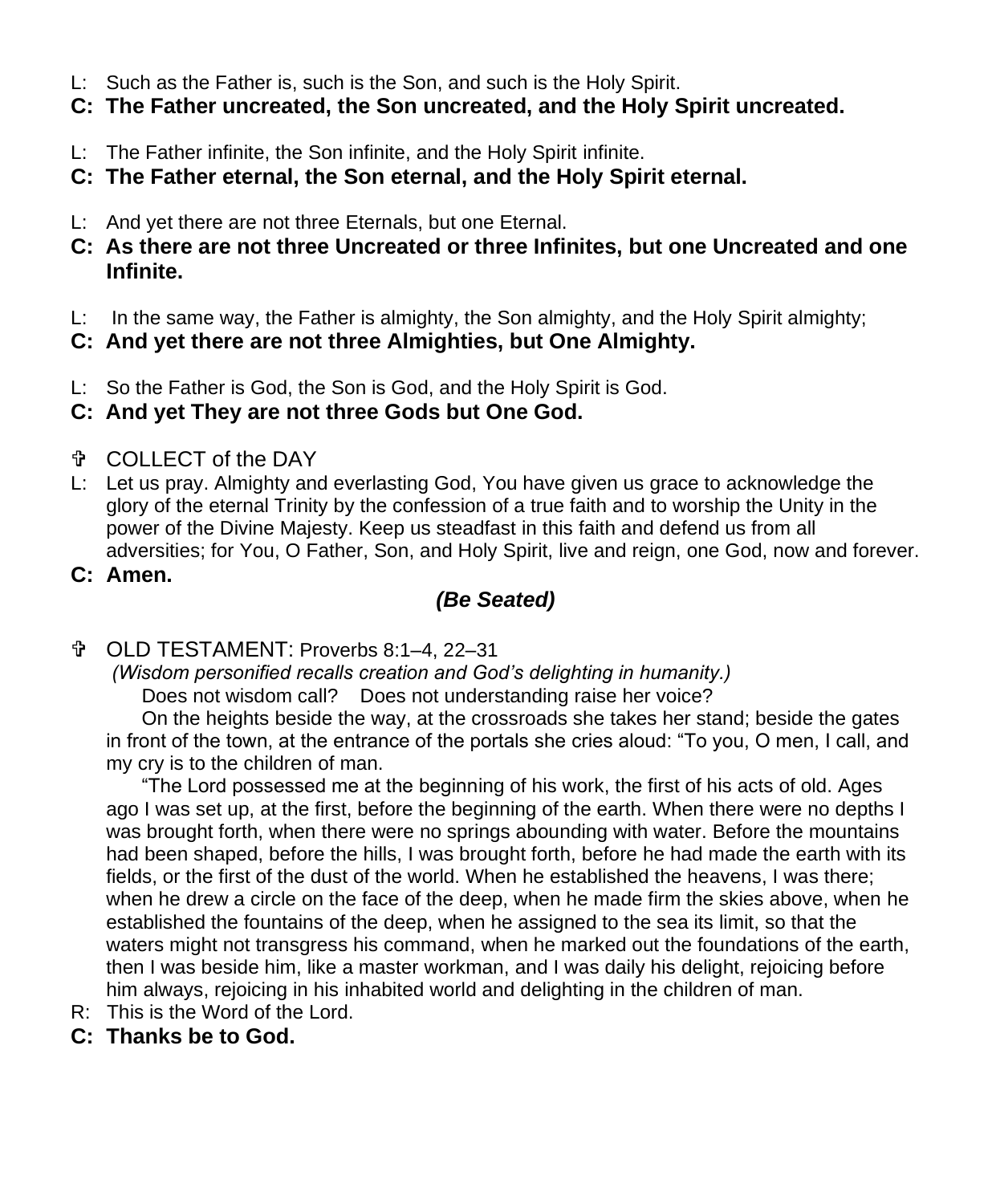- THE ATHANASIAN CREED, Part 2
- L: So the Father is Lord, the Son is Lord, the Holy Spirit is Lord;
- **C: and yet there are not three Lords, but One Lord.**
- L: Just as we are compelled by the Christian truth to acknowledge each distinct Person as God and Lord,
- **C: so also are we prohibited by the catholic faith to say that there are three Gods or Lords.**
- L: The Father is not made nor created nor begotten by anyone. The Son is neither made nor created, but begotten of the Father alone.
- **C: The Holy Spirit is of the Father and of the Son, neither made nor created nor begotten, but proceeding.**
- L: Thus, there is one Father, not three Fathers; one Son, not three Sons; one Holy Spirit, not three Holy Spirits.
- **C: And in this Trinity none is before or after another; none is greater or less than another;**
- L: but the whole three persons are coeternal with each other and coequal, so that in all things, as has been stated above, the Trinity in Unity and the Unity in Trinity is to be worshiped.
- **C: Therefore, whoever desires to be saved must think thus about the Trinity.**
- L: But it is also necessary for everlasting salvation that one faithfully believe the incarnation of our Lord Jesus Christ.
- **C: Therefore, it is the right faith that we believe and confess that our Lord Jesus Christ, the Son of God, is at the same time God and man.**
- L: He is God, begotten from the substance of the Father before all ages; and He is man, born from the substance of His mother in this age;
- **C: Perfect God and perfect man, composed of a rational soul and human flesh; equal to the Father with respect to His divinity, less than the Father with respect to His humanity.**
- EPISTLE: Acts 2:14a, 22–36

(Peter continues his Pentecost sermon, proclaiming that Jesus is both Christ and Lord.) But Peter, standing with the eleven, lifted up his voice and addressed them. "Men of Israel, hear these words: Jesus of Nazareth, a man attested to you by God with mighty works and wonders and signs that God did through him in your midst, as you yourselves know—this Jesus, delivered up according to the definite plan and foreknowledge of God, you crucified and killed by the hands of lawless men. God raised him up, loosing the pangs of death, because it was not possible for him to be held by it. For David says concerning him, "'I saw the Lord always before me, for he is at my right hand that I may not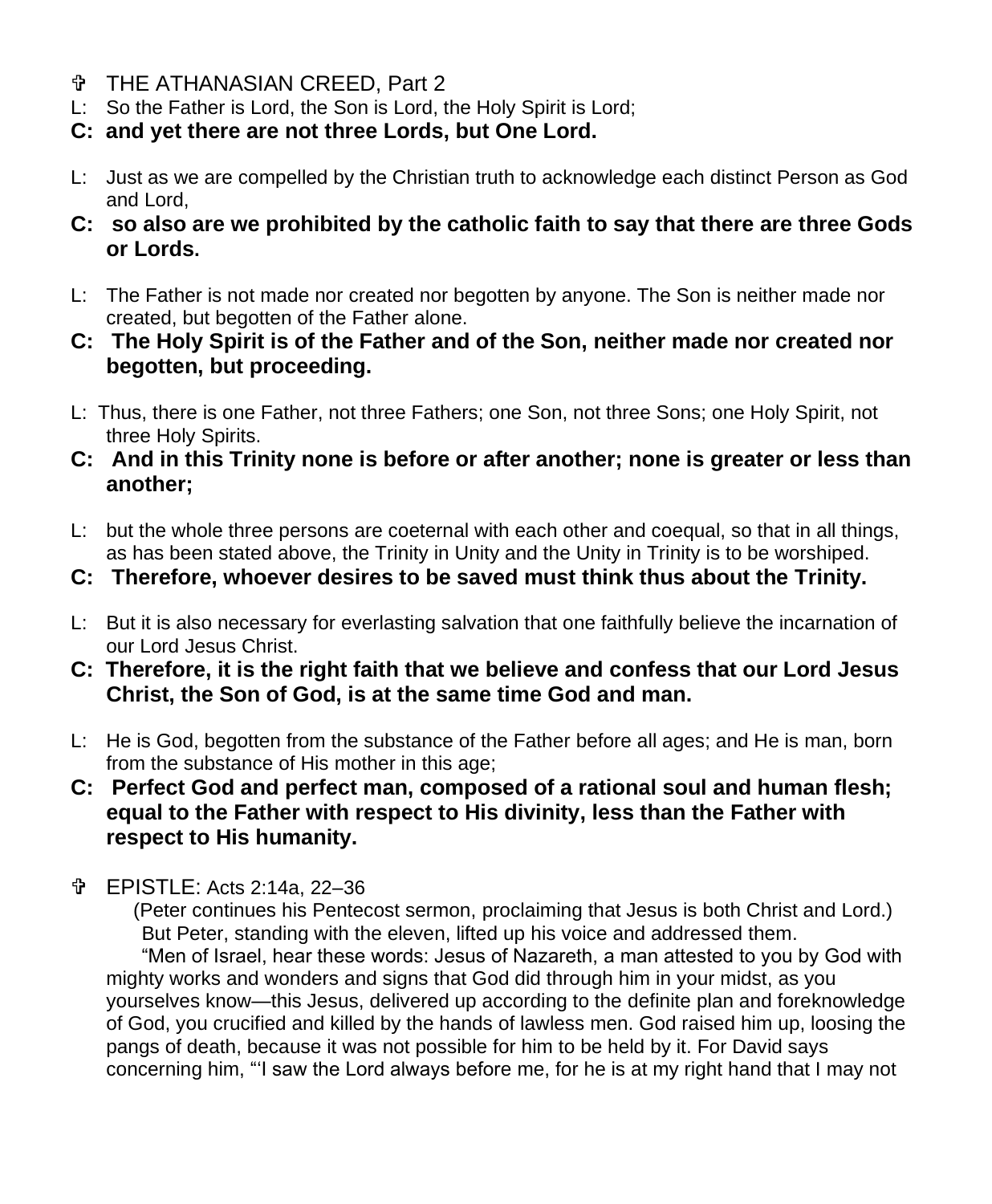be shaken; therefore my heart was glad, and my tongue rejoiced; my flesh also will dwell in hope. For you will not abandon my soul to Hades, or let your Holy One see corruption. You have made known to me the paths of life; you will make me full of gladness with your presence.'

"Brothers, I may say to you with confidence about the patriarch David that he both died and was buried, and his tomb is with us to this day. Being therefore a prophet, and knowing that God had sworn with an oath to him that he would set one of his descendants on his throne, he foresaw and spoke about the resurrection of the Christ, that he was not abandoned to Hades, nor did his flesh see corruption. This Jesus God raised up, and of that we all are witnesses. Being therefore exalted at the right hand of God, and having received from the Father the promise of the Holy Spirit, he has poured out this that you yourselves are seeing and hearing. For David did not ascend into the heavens, but he himself says, "'The Lord said to my Lord, "Sit at my right hand, until I make your enemies your footstool."'

Let all the house of Israel therefore know for certain that God has made him both Lord and Christ, this Jesus whom you crucified."

L: This is the Word of the Lord.

### **C: Thanks be to God.**

# *(Please Stand)*

- HOLY GOSPEL: John 8:48–59 (Using the words "I am," Jesus proclaims His divinity.)
- L: The Holy Gospel according to St. John, the eighth chapter.

#### **C: Glory to You, O Lord.**

The Jews answered him, "Are we not right in saying that you are a Samaritan and have a demon?" Jesus answered, "I do not have a demon, but I honor my Father, and you dishonor me. Yet I do not seek my own glory; there is One who seeks it, and he is the judge. Truly, truly, I say to you, if anyone keeps my word, he will never see death." The Jews said to him, "Now we know that you have a demon! Abraham died, as did the prophets, yet you say, 'If anyone keeps my word, he will never taste death.' Are you greater than our father Abraham, who died? And the prophets died! Who do you make yourself out to be?" Jesus answered, "If I glorify myself, my glory is nothing. It is my Father who glorifies me, of whom you say, 'He is our God.' But you have not known him. I know him. If I were to say that I do not know him, I would be a liar like you, but I do know him and I keep his word. Your father Abraham rejoiced that he would see my day. He saw it and was glad." So the Jews said to him, "You are not yet fifty years old, and have you seen Abraham?" Jesus said to them, "Truly, truly, I say to you, before Abraham was, I am." So they picked up stones to throw at him, but Jesus hid himself and went out of the temple.

- L: This is the Gospel of the Lord.
- **C: Praise to You, O Christ.**

# *(Be Seated)*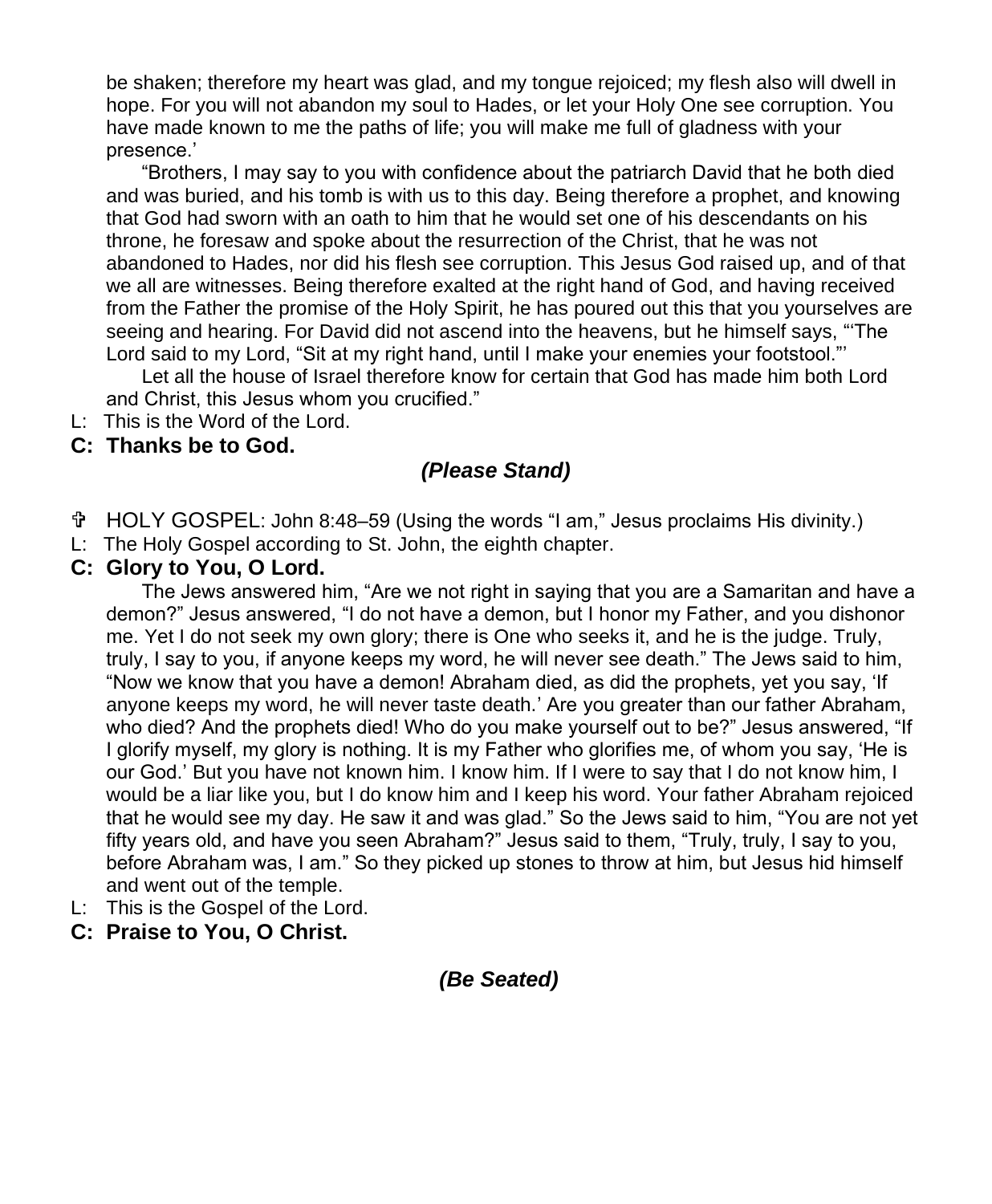HYMN of the DAY NO. **498***: "Come, Holy Ghost, Creator Blest"* 1 Come,  $Ho - ly$ Ghost, Cre blest. And make  $a$ tor  $2$  To You. the Coun - sel - or, we crv. To You.  $3 \; \text{In}$ You, with grac - es  $sev$ en fold. We God's 4 Your light to  $ev - \gamma y$  thought im part, And shed 5 Drive far a - way our  $\overline{w}$  -  $\overline{v}$ foe, And Your hearts Your place of Come with Your our rest; grace and the gift of God Most High; The fount <sub>of</sub> life, the al - might -  $y$ hand be - hold While You with tongues - of Your love in  $r_{\rm IV}$ heart; The weak - ness  $ev$ of our a - bid - ing peace be - stow; With You **as** our pro heav'n-ly aid, And  $f11$ the hearts which You have made. The a - bove. fire of love. soul's a - noint - ing from ho - ly name. fire pro - claim To all the world **His** mor - tal state With death-less might in  $-$  vig  $-$  or  $-$  ate. tect - ing guide, No  $e - vil$ can with us a - bide. **6 Teach us to know the Father, Son, And You, from both, as Three in One That we Your name may ever bless And in our lives the truth confess. 7 Praise we the Father and the Son And Holy Spirit, with them One, And may the Son on us bestow The gifts that from the Spirit flow! Amen.**

*(Be Seated)*

SERMON

*(Please Stand)*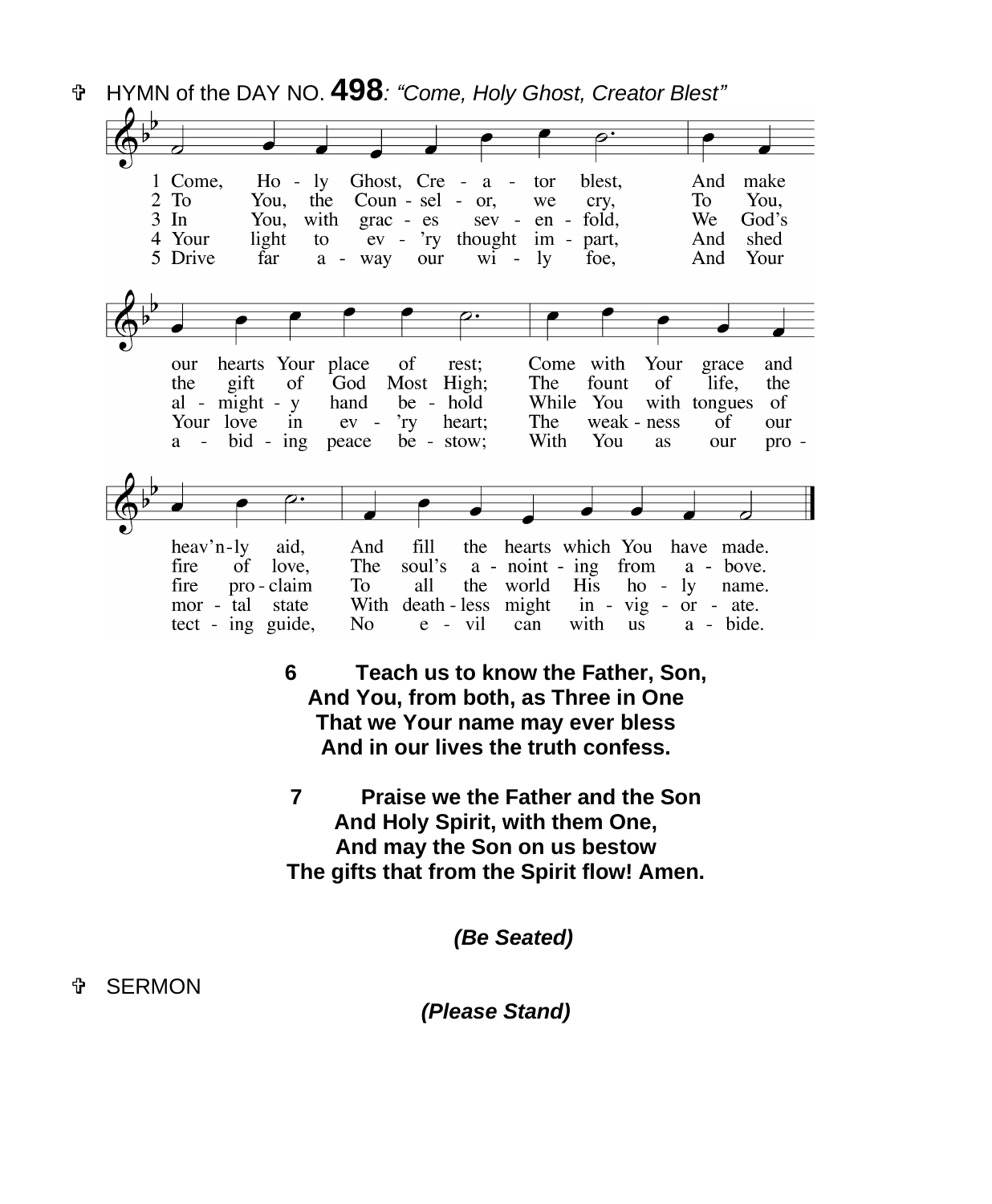- THE ATHANASIAN CREED, Part 3
- L: Although He is God and man, He is not two, but one Christ: one, however, not by the conversion of the divinity into flesh, but by the assumption of the humanity into God;
- **C: One altogether, not by confusion of substance, but by unity of person.**
- L: For as the rational soul and flesh is one man, so God and man is one Christ,
- **C: Who suffered for our salvation, descended into hell, rose again the third day from the dead,**
- L: ascended into heaven, and is seated at the right hand of the Father, God Almighty, from whence He will come to judge the living and the dead.
- **C: At His coming all people will rise again with their bodies and give an account concerning their own deeds.**
- L: And those who have done good will enter into eternal life, and those who have done evil into eternal fire.
- **C: This is the \*catholic faith; whoever does not believe it faithfully and firmly cannot be saved.**
- PRAYER of the CHURCH
- L: Let us pray for the whole Church of God in Christ Jesus and for all people according to their needs. Blessed Father, from You comes all that is, and we are forever indebted to Your grace for the gift of life. Receive this day our special thanks for the redemption You have provided in Jesus Christ, Your Son, and for the work of the Spirit in bringing us to know You by faith and to be adopted as Your children by Baptism into the name of the Father, Son and Holy Spirit. Lord, in Your mercy,

# **C: hear our prayer.**

L: Blessed Father, You desire not the death of the sinner but that all may live. Grant Your Holy Spirit, that hearing Your Word all people may be brought to repentance and may confess with us their faith in Jesus Christ as Lord. Lord, in Your mercy,

# **C: hear our prayer.**

L: Blessed Father, You have revealed Yourself to us in Christ, that we may know You by faith and confess You before the world. Give us Your Spirit, that all churches may confess truly and faithfully Your Word and live in harmony of doctrine and life, in anticipation of that day when we shall kneel together at Your altar. Lord, in Your mercy,

# **C: hear our prayer.**

- L: Blessed Father, You have established marriage and sanctified the home to be a place of blessing and love. Give to parent and child the courage to love as You have loved us. Unite them in their common life by Your Spirit to know Jesus and serve Him. Bless the single with chastity, comfort the widowed, protect the orphan and defend the helpless. Lord, in Your mercy,
- **C: hear our prayer.**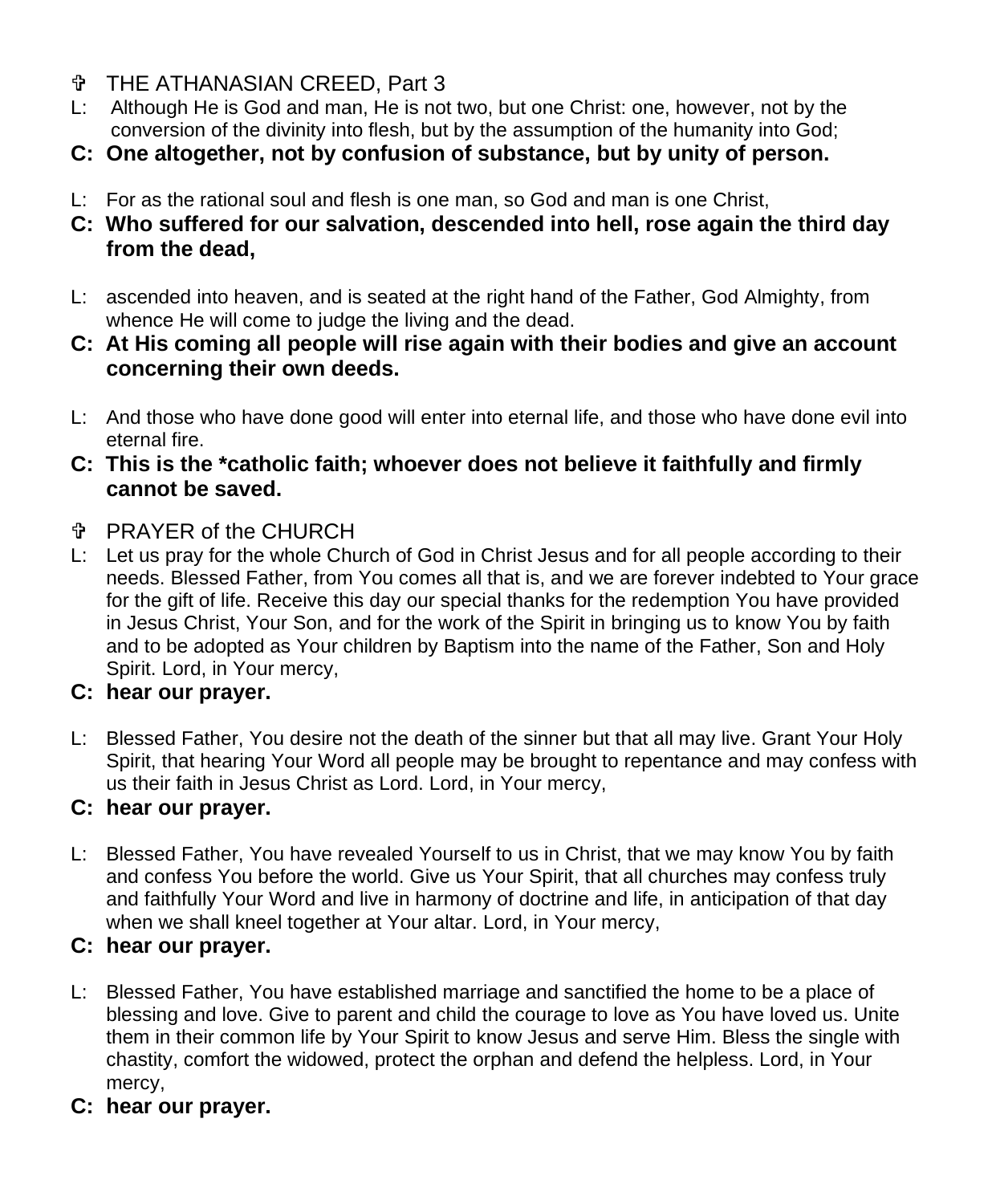L: Blessed Father, You guard Your world as Your own possession and have established governments and leaders to serve Your purpose. Bless our president, our governor, and all elected and appointed officials, that in their stewardship of the nation and state they may be faithful and serve honorably for our benefit. Lord, in Your mercy,

# **C: hear our prayer.**

L: Blessed Father, You have suffered fully the cost of love through Your Son. Give healing and peace to all the afflicted, the grieving and the dying. Give them all that is needful, that they may endure their illness confident of Your presence. Supply them with grace sufficient for their every need. Lord, in Your mercy,

# **C: hear our prayer.**

- P: Blessed Father, Your Son was the voice that spoke all things into existence, and Your grace still preserves all that You have made. You did not abandon Your people when they abandoned You, but You have delivered us by the blood of Christ. Grant us Your Spirit, that we may know Your Word and keep it in faith through all the days of our earthly pilgrimage until we are joined with faithful Abraham, with patriarch, prophet, apostle and evangelist, in Your presence forevermore; through the same Jesus Christ, Your Son, our Lord, who lives and reigns with You and the Holy Spirit, one God, now and forever.
- **C: Amen**.
- THE LORD'S PRAYER
- L: Lord, remember us in Your kingdom and teach us to pray:
- **C: Our Father Who art in heaven, hallowed be Thy Name, Thy kingdom come, Thy will be done on earth as it is in heaven; give us this day our daily bread; and forgive us our trespasses as we forgive those who trespass against us; and lead us not into temptation, but deliver us from evil. For Thine is the kingdom and the power and the glory forever and ever. Amen.**
- *T* BENEDICTION
- L: The Lord bless you and keep you. The Lord make his face shine on you and be gracious to you. The Lord look upon you with favor and give you peace.
- **C: Amen.**